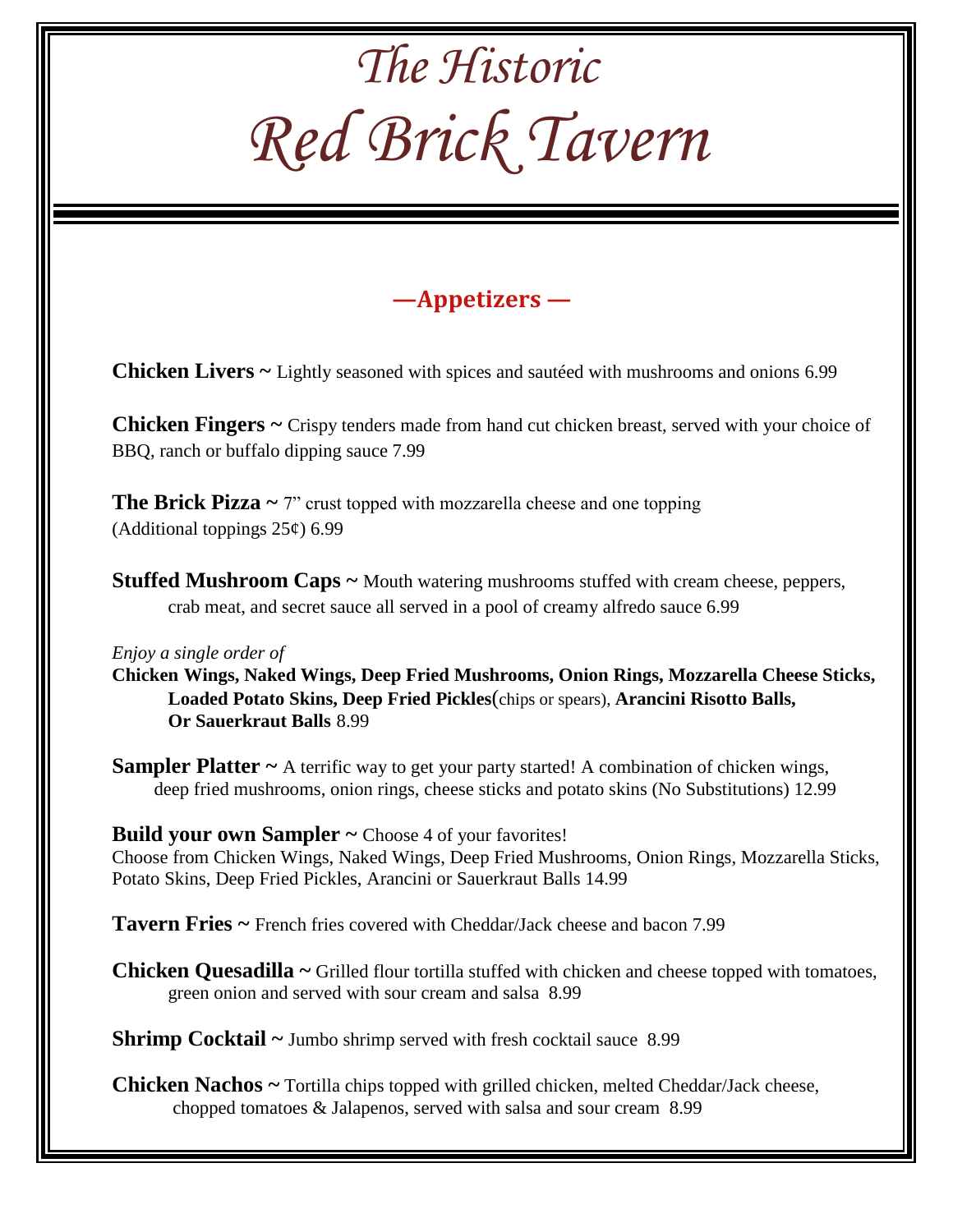| The Historic                                                                                                                                                                            |
|-----------------------------------------------------------------------------------------------------------------------------------------------------------------------------------------|
| Red Brick Tavern                                                                                                                                                                        |
| $-$ Entrees $-$<br>Served with two side dishes, dinner rolls and butter.                                                                                                                |
| <b>Walleye Filet</b> $\sim$ Your choice of deep fried, sauteed, or pecan crusted.<br>Served with tartar sauce 18.99                                                                     |
| <b>Atlantic Salmon ~ 8 oz Salmon filet 17.99</b>                                                                                                                                        |
| <b>Deep Fried Shrimp <math>\sim</math></b> Tender shrimp battered and fried served with fresh cocktail sauce 16.99                                                                      |
| Chicken Longhorn~ Parmesan breaded chicken breast sautéed with tomatoes, onions, mushrooms,<br>red and green peppers. Topped with creamy ranch dressing and melted Cheddar cheese 13.99 |
| <b>Grilled Chicken Breast</b> $\sim$ A juicy grilled 7 oz chicken breast 12.99                                                                                                          |
| <b>Pecan Crusted Chicken Breast ~ A pecan breaded 7 oz chicken breast 13.99</b>                                                                                                         |
| Shrimp and Scallops~ Broiled or deep fried shrimp and scallops 18.99                                                                                                                    |
| Baby Beef Liver~ Smothered in sautéed onions and topped with crispy bacon 12.99<br>Small order 10.99                                                                                    |
| <b>Chicken Liver</b> ~Lightly seasoned with spices and sauteed with mushrooms and onions 12.99                                                                                          |
| Available Friday and Saturday<br>Prime Rib Split ~ Slow roasted Prime Rib on Texas toast served with mashed potatoes<br>and topped with brown gravy 16.99                               |
| <b>Side Dishes</b><br>Redskin Potatoes, French Fries, Battered Dipped Onion Rings, Broccoli<br>Cottage Cheese, Vegetable of the day, Cole Slaw, Applesauce, Garden Salad                |
|                                                                                                                                                                                         |

*Available Friday & Saturday Baked Potato and Mashed Potatoes and Gravy*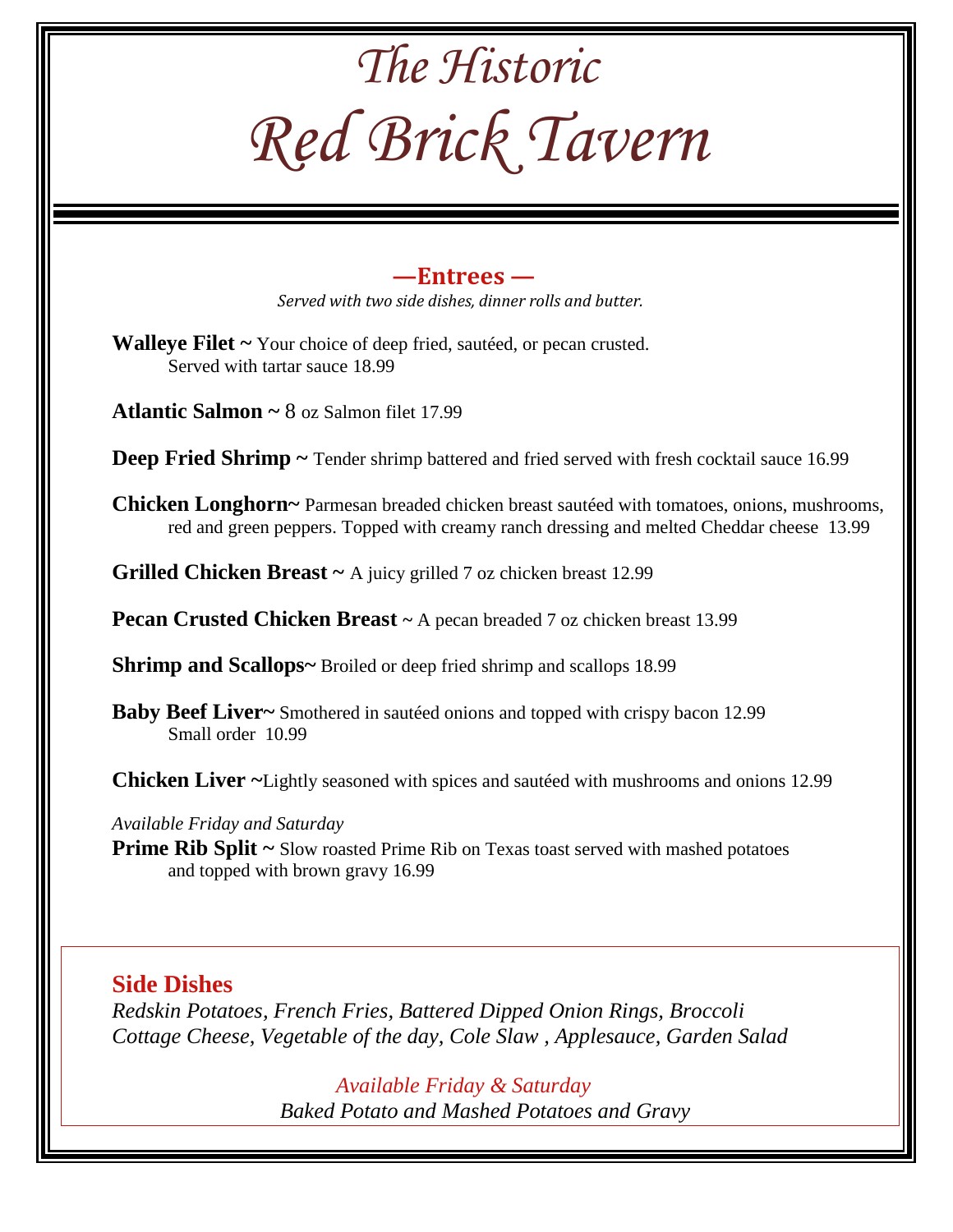# *The Historic Red Brick Tavern*

### **—Steaks—**

*Served with two side dishes, dinner rolls and butter.*

 *Add sautéed mushrooms and/or onions for 1.59*

**New York Strip ~** A 12 oz hand-cut Strip Steak topped with onion straws 19.99

**Ribeye Steak~** A 12 oz hand-cut Ribeye topped with onion straws 20.99

**Surf-N-Turf~** A 12 oz hand cut New York Strip smothered with sautéed mushrooms, onions, peppers, granulated garlic, and jumbo shrimp 24.99

*Available Friday and Saturday Evenings*

Red Brick Tavern's Famous Prime Rib~ Prime rib slow roasted, cooked your way and Served in its own natural juices. Limited Quantity Available. First Lady's Cut 18.99 • President's Cut 20.99 • Tax Man's Cut 23.99

#### **—Pasta —**

*Served with a tossed salad and dinner rolls.*

**Fettuccine Alfredo~** Creamy Alfredo sauce served over fettuccine 10.99

**Chicken and Broccoli Alfredo~** Grilled Chicken tossed with broccoli, fettuccine noodles and creamy Alfredo sauce 13.99

**Chicken Parmesan~** Parmesan crusted chicken breast topped with melted Mozzarella & Provolone cheese and served over fettuccine noodles in a spaghetti sauce 13.99

**Seafood Alfredo~** Sautéed shrimp, scallops, granulated garlic and crabmeat tossed with a **c**reamy Alfredo sauce over Penne Pasta 18.99

**Fettuccine and Meatballs~**Slow simmered spaghetti sauce over fettuccine noodles with meatballs and garlic toast 12.99

**Pasta Primavera~** Penne pasta with sautéed garlic, green & red peppers, mushrooms and Sun-dried tomatoes with Parmesan cheese 11.99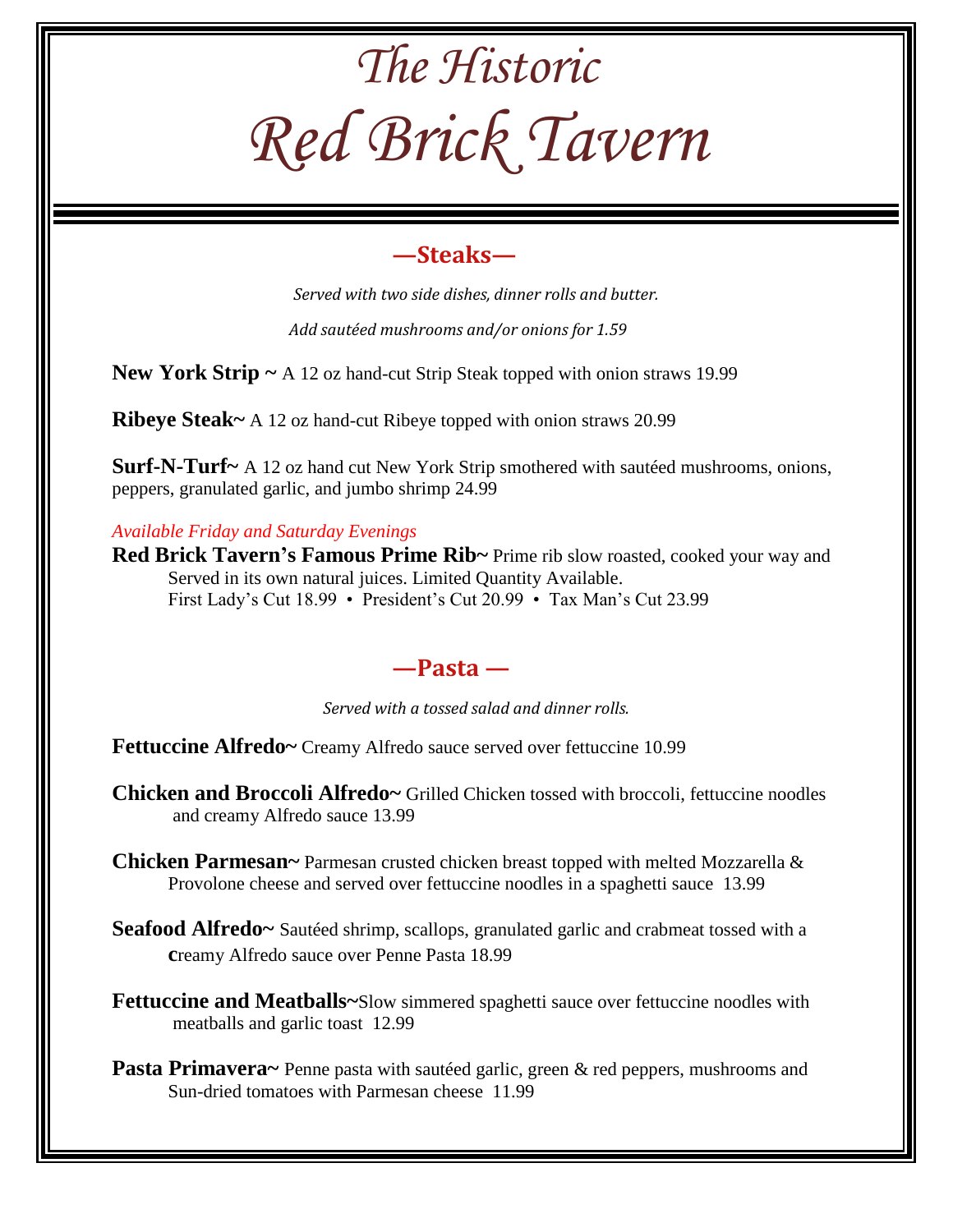# *The Historic Red Brick Tavern*

#### **—Hot Sandwiches —**

*All sandwiches served with homemade potato chips Add 1.99 for onion rings, french fries, or cottage fries*

- **Prime Rib Sandwich~** Paper thin slices of freshly cooked prime rib topped with onions and melted Cheddar cheese 9.99
- **Classic Reuben~** Tender corned beef, sauerkraut, Swiss cheese and plenty of Thousand Island Dressing on grilled rye bread 8.99
- **Chicken Club~** Breaded chicken breast with bacon and melted Swiss cheese on sourdough bread and topped with lettuce, tomato and mayonnaise 8.99
- **Chicken Longhorn~** Parmesan-breaded chicken breast topped with sautéed mushrooms, onions, tomatoes, Cheddar cheese and ranch dressing served on sourdough 8.99
- **Walleye Sandwich~** Deep fried walleye on a toasted hoagie bun, topped with lettuce, tomato, and pickle. Served with tartar sauce 11.99
- **Big Brick Burger~**1/2 pound of ground chuck topped with bacon, American, Swiss and Cheddar cheeses, lettuce, tomato, onion, and pickle with a special sauce on a sesame seed bun. Build your own burger optional 9.99
- **Patty Melt~Juicy burger topped with onions, american and Cheddar cheese, lettuce and** tomato on grilled rye bread 8.99
- **Philly Cheese Steak ~** Shaved prime rib topped with mushrooms, onions, green peppers and Swiss cheese on a toasted hoagie bun 9.99
- **Grilled Cheese~** American and Swiss cheese on texas toast 4.99 Add ham for a **"Big Red"** 5.99
- **Fried Bologna Sandwich~** Fried bologna, grilled onions and Swiss cheese on sourdough bread 5.99
- **Plain Hamburger ~** An 8 oz Ground Chuck Burger topped with lettuce, tomato, onion, and pickle on a sesame seed bun 8.59
- **Cheeseburger ~** An 8 oz Ground Chuck Burger topped with lettuce, tomato, onion, pickle and your choice of cheese on a sesame seed bun 8.99
- **Buffalo Burger** ~ A third pound ground buffalo burger topped with lettuce, tomato, onion And pickle on a sesame seed bun 10.99 add \$1.00 for cheese of your choice.